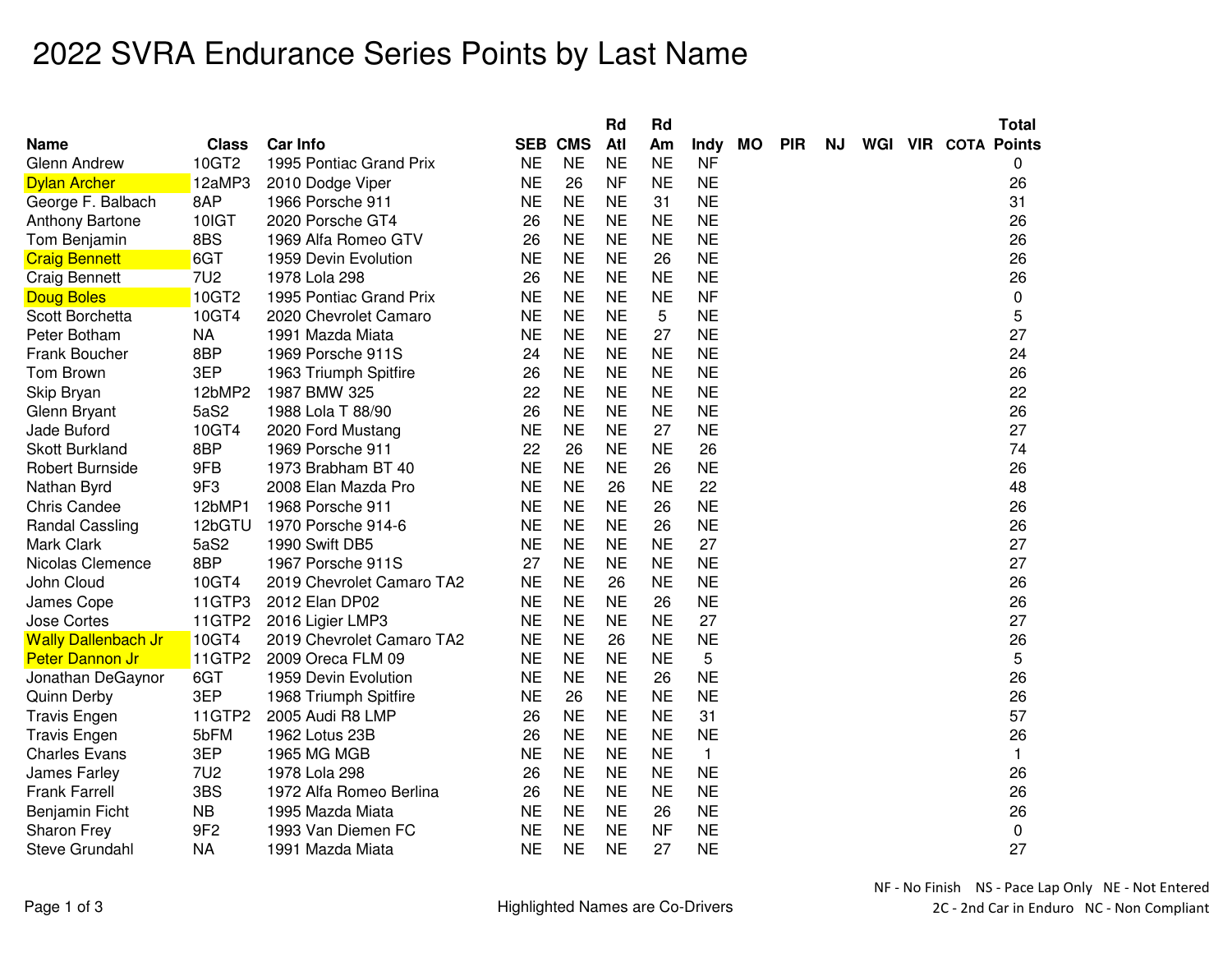## 2022 SVRA Endurance Series Points by Last Name

|                       |                 |                            |           |                | Rd        | Rd        |              |           |            |     |  | Total                      |
|-----------------------|-----------------|----------------------------|-----------|----------------|-----------|-----------|--------------|-----------|------------|-----|--|----------------------------|
| Name                  | <b>Class</b>    | <b>Car Info</b>            |           | <b>SEB CMS</b> | Atl       | Am        | Indy         | <b>MO</b> | <b>PIR</b> | NJ. |  | <b>WGI VIR COTA Points</b> |
| Chris Hall            | 12bGTU          | 1970 Porsche 914-6         | <b>NE</b> | <b>NE</b>      | <b>NE</b> | 26        | <b>NE</b>    |           |            |     |  | 26                         |
| <b>Bruce Hamilton</b> | 9F3             | 2001 Swift 014 (MZR)       | <b>NE</b> | <b>NE</b>      | <b>NE</b> | <b>NE</b> | 26           |           |            |     |  | 26                         |
| <b>Dave Handy</b>     | 7BSR            | 1979 Cicale/Ralt RT1 CanAm | 26        | <b>NE</b>      | <b>NE</b> | <b>NE</b> | <b>NE</b>    |           |            |     |  | 26                         |
| Lisa Hansen           | 8BP             | 1969 Porsche 911S          | 31        | <b>NE</b>      | <b>NE</b> | <b>NF</b> | <b>NE</b>    |           |            |     |  | 31                         |
| Dan Hayes             | 9F <sub>2</sub> | 1992 Van Diemen FC         | <b>NE</b> | <b>NE</b>      | <b>NE</b> | 26        | <b>NE</b>    |           |            |     |  | 26                         |
| Craig Hillis          | 12NC            | 1992 Porsche 968           | <b>NE</b> | <b>NE</b>      | <b>NE</b> | <b>NE</b> | <b>NC</b>    |           |            |     |  | 0                          |
| Lawrence Huang        | 11GTP2          | 2009 Oreca FLM 09          | <b>NE</b> | <b>NE</b>      | <b>NE</b> | <b>NE</b> | 5            |           |            |     |  | 5                          |
| Dominick Incantalupo  | 11GTP2          | 2013 Oreca FLM 9           | 22        | <b>NE</b>      | <b>NE</b> | <b>NE</b> | <b>NE</b>    |           |            |     |  | 22                         |
| James Jackson         | 3CP             | 1964 Porsche 356           | <b>NE</b> | <b>NE</b>      | <b>NE</b> | <b>NF</b> | <b>NE</b>    |           |            |     |  | 0                          |
| Glenn Jividen Jr.     | 5aS2            | 2000 Carbir CS2            | <b>NE</b> | <b>NE</b>      | <b>NE</b> | <b>NE</b> | 24           |           |            |     |  | 24                         |
| Jessica Johnk         | 12bMP2          | 1987 BMW 325i              | <b>NE</b> | <b>NE</b>      | <b>NE</b> | 26        | <b>NE</b>    |           |            |     |  | 26                         |
| <b>Johnny Kanavas</b> | 11GTP3          | 2012 Elan DP02             | <b>NE</b> | <b>NE</b>      | <b>NE</b> | 26        | <b>NE</b>    |           |            |     |  | 26                         |
| <b>Tonis Kasemets</b> | 9F3             | 2001 Swift 014 (MZR)       | <b>NE</b> | <b>NE</b>      | <b>NE</b> | <b>NE</b> | 26           |           |            |     |  | 26                         |
| Ralph La Macchia      | 5aS2            | 1998 Carbir Sports 2000    | 22        | <b>NE</b>      | 26        | 22        | 31           |           |            |     |  | 101                        |
| Kevin Larparski       | 11GTP4          | 2007 Lola B07/90           | <b>NE</b> | <b>NE</b>      | <b>NE</b> | 26        | <b>NE</b>    |           |            |     |  | 26                         |
| <b>Tom Lehmkuhl</b>   | 5aS2            | 1998 Carbir Sports 2000    | 22        | <b>NE</b>      | 26        | 22        | 31           |           |            |     |  | 101                        |
| Larry Lunda           | 8AP             | 1970 Porsche 914           | <b>NE</b> | <b>NE</b>      | <b>NE</b> | 24        | <b>NE</b>    |           |            |     |  | 24                         |
| <b>Chase Maurer</b>   | 3GT             | 1990 Honda CRX             | <b>NE</b> | 26             | 26        | <b>NE</b> | <b>NE</b>    |           |            |     |  | 52                         |
| <b>Glenn Maurer</b>   | 3GT             | 1990 Honda CRX             | <b>NE</b> | 2C             | 2C        | <b>NE</b> | <b>NE</b>    |           |            |     |  | 0                          |
| Glenn Maurer          | 8RS             | 1984 Alfa Romeo GTV 6      | <b>NE</b> | 26             | 26        | <b>NE</b> | <b>NE</b>    |           |            |     |  | 52                         |
| <b>Logan Maurer</b>   | 8RS             | 1984 Alfa Romeo GTV 6      | <b>NE</b> | 26             | 26        | <b>NE</b> | <b>NE</b>    |           |            |     |  | 52                         |
| Peter McLaughlin      | 7BSR            | 1979 Cicale/Ralt RT1 CanAm | 26        | <b>NE</b>      | <b>NE</b> | <b>NE</b> | <b>NE</b>    |           |            |     |  | 26                         |
| <b>Ted Melady</b>     | 3EP             | 1965 MG MGB                | <b>NE</b> | <b>NE</b>      | <b>NE</b> | <b>NE</b> | $\mathbf{1}$ |           |            |     |  | $\mathbf{1}$               |
| <b>Robert Mocas</b>   | 8DP             | 1969 Alfa Romeo Spider     | <b>NF</b> | <b>NE</b>      | <b>NE</b> | <b>NE</b> | <b>NE</b>    |           |            |     |  | 0                          |
| <b>Andrew Moore</b>   | 3DP             | 1965 MG B                  | <b>NS</b> | <b>NE</b>      | <b>NE</b> | <b>NE</b> | <b>NE</b>    |           |            |     |  | 0                          |
| <b>Benjamin Myers</b> | 5aS2            | 2001 Carbir CS2            | <b>NE</b> | <b>NE</b>      | <b>NE</b> | 26        | <b>NE</b>    |           |            |     |  | 26                         |
| Dawn Myers            | 8AP             | 1969 Porsche 911           | 26        | <b>NE</b>      | <b>NE</b> | 27        | <b>NE</b>    |           |            |     |  | 53                         |
| John Nash             | 3CP             | 1961 Lotus Super Seven     | <b>NE</b> | <b>NF</b>      | <b>NE</b> | <b>NE</b> | <b>NE</b>    |           |            |     |  | 0                          |
| <b>Joe Nemechek</b>   | 11GTP2          | 2016 Ligier LMP3           | <b>NE</b> | <b>NE</b>      | <b>NE</b> | <b>NE</b> | 27           |           |            |     |  | 27                         |
| Patrick O'Hara        | <b>NA</b>       | 1991 Mazda Miata           | <b>NE</b> | NE             | <b>NE</b> | 24        | <b>NE</b>    |           |            |     |  | 24                         |
| <b>Wally Owens</b>    | 10GT2           | 1990 Ford Rauscher Mustang | <b>NF</b> | <b>NE</b>      | <b>NE</b> | <b>NE</b> | <b>NE</b>    |           |            |     |  | 0                          |
| <b>Andy Pilgrim</b>   | 10IGT           | 2020 Porsche GT4           | 26        | <b>NE</b>      | <b>NE</b> | <b>NE</b> | <b>NE</b>    |           |            |     |  | 26                         |
| <b>Kristen Poole</b>  | 8CP             | 1970 Porsche 914/6         | 26        | <b>NE</b>      | <b>NE</b> | <b>NE</b> | <b>NE</b>    |           |            |     |  | 26                         |
| <b>Russell Poole</b>  | 8CP             | 1970 Porsche 914/6         | 26        | <b>NE</b>      | <b>NE</b> | <b>NE</b> | <b>NE</b>    |           |            |     |  | 26                         |
| Joel Quadracci        | 11GTP2          | 2013 Oreca 03              | <b>NE</b> | <b>NE</b>      | <b>NE</b> | 26        | <b>NE</b>    |           |            |     |  | 26                         |
| Doug Radix            | 1FP             | 1955 Mercedes-Benz 190 SL  | <b>NE</b> | <b>NE</b>      | <b>NE</b> | 26        | 26           |           |            |     |  | 52                         |
| <b>Chris Raeder</b>   | 8BS             | 1966 Alfa Romeo GTV        | <b>NE</b> | <b>NE</b>      | <b>NF</b> | <b>NE</b> | <b>NE</b>    |           |            |     |  | 0                          |